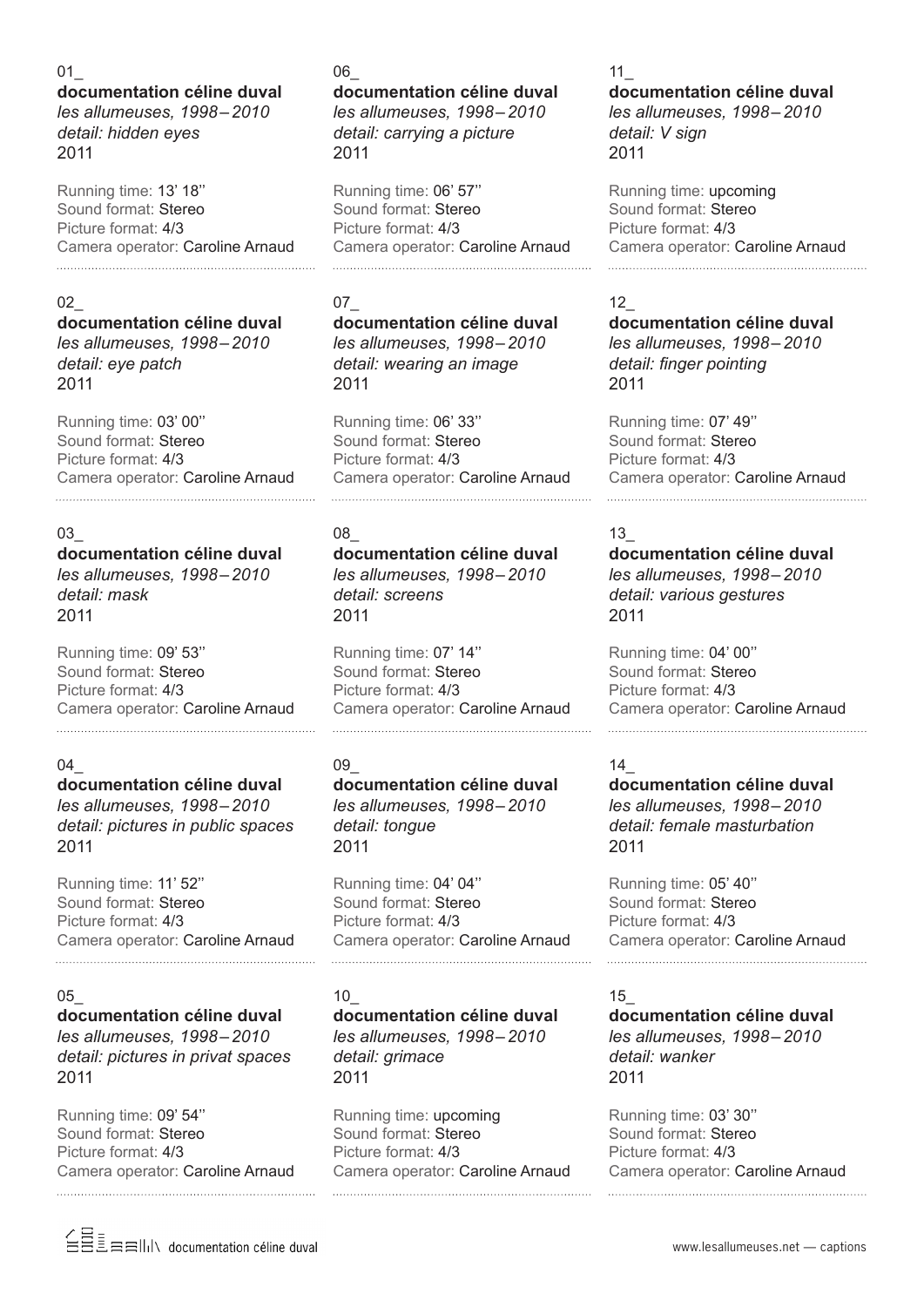#### 16\_

### **documentation céline duval** *les allumeuses, 1998–2010 detail: masturbation on furniture* 2011

Running time: 3' 50'' Sound format: Stereo Picture format: 4/3 Camera operator: Caroline Arnaud 

## 17\_

# **documentation céline duval** *les allumeuses, 1998–2010*

*detail: tree trunk* 2011

Running time: 06' 04'' Sound format: Stereo Picture format: 4/3 Camera operator: Caroline Arnaud

## 18\_ **documentation céline duval**

*les allumeuses, 1998–2010 detail: s&m* 2011

Running time: 04' 02'' Sound format: Stereo Picture format: 4/3 Camera operator: Caroline Arnaud

## 19\_

**documentation céline duval** *les allumeuses, 1998–2010 detail: jet* 2011

Running time: 03' 15'' Sound format: Stereo Picture format: 4/3 Camera operator: Caroline Arnaud

#### 20\_ **documentation céline duval** *les allumeuses, 1998–2010 detail: mirror* 2011

Running time: 04' 20'' Sound format: Stereo Picture format: 4/3 Camera operator: Caroline Arnaud 

## 21\_

**documentation céline duval** *les allumeuses, 1998–2010 detail: lesbian* 2011

Running time: 08' 20'' Sound format: Stereo Picture format: 4/3 Camera operator: Caroline Arnaud 

# 22\_

**documentation céline duval** *les allumeuses, 1998–2010 detail: kissing* 2011

Running time: 05' 49'' Sound format: Stereo Picture format: 4/3 Camera operator: Caroline Arnaud 

#### 23\_ **documentation céline duval** *les allumeuses, 1998–2010 detail: photographer* 2011

Running time: 04' 46'' Sound format: Stereo Picture format: 4/3 Camera operator: Caroline Arnaud

# 24\_

**documentation céline duval** *les allumeuses, 1998–2010 detail: chair* 2011

Running time: 03' 18'' Sound format: Stereo Picture format: 4/3 Camera operator: Caroline Arnaud 

## 25\_

**documentation céline duval** *les allumeuses, 1998–2010 detail: pedestal* 2011

Running time: 03' 26'' Sound format: Stereo Picture format: 4/3 Camera operator: Caroline Arnaud

#### 26\_

**documentation céline duval** *les allumeuses, 1998–2010 detail: bike* 2011

Running time: 06' 42'' Sound format: Stereo Picture format: 4/3 Camera operator: Caroline Arnaud 

## 27\_

**documentation céline duval** *les allumeuses, 1998–2010 detail: circle, sphere* 2011

Running time: 07' 49'' Sound format: Stereo Picture format: 4/3 Camera operator: Caroline Arnaud 

## 28\_

**documentation céline duval** *les allumeuses, 1998–2010 detail: hoop* 2011

Running time: 03' 26'' Sound format: Stereo Picture format: 4/3 Camera operator: Caroline Arnaud 

#### 29\_

**documentation céline duval** *les allumeuses, 1998–2010 detail: ball* 2011

Running time: 10' 53'' Sound format: Stereo Picture format: 4/3 Camera operator: Caroline Arnaud 

#### 30\_

**documentation céline duval** *les allumeuses, 1998–2010 detail: balloon* 2011

Running time: 04' 16'' Sound format: Stereo Picture format: 4/3 Camera operator: Caroline Arnaud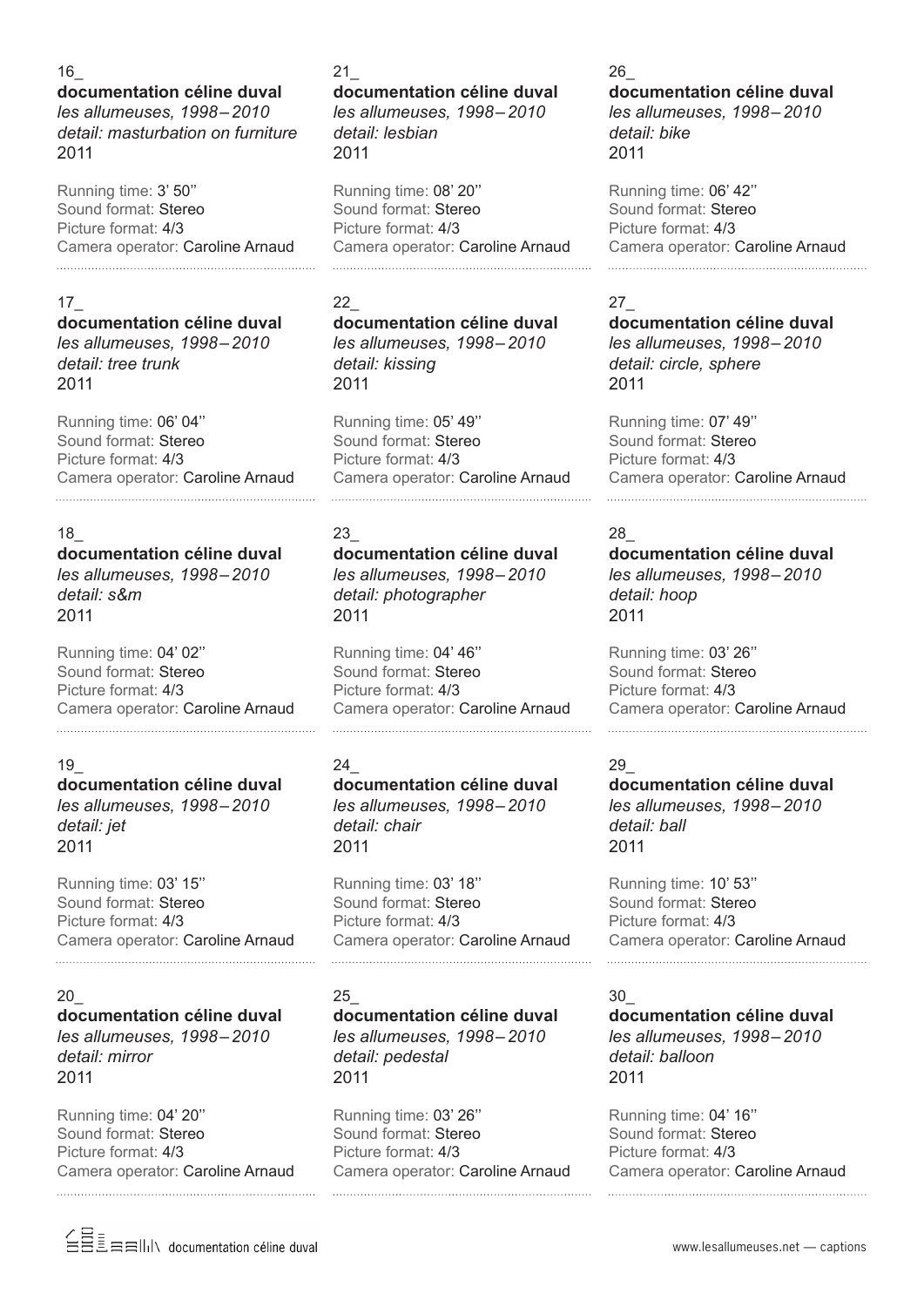### 31\_

### **documentation céline duval** *les allumeuses, 1998–2010 detail: bubble* 2011

Running time: 05' 45'' Sound format: Stereo Picture format: 4/3 Camera operator: Caroline Arnaud 

#### 32\_

#### **documentation céline duval** *les allumeuses, 1998–2010 detail: childhood* 2011

Running time: 15' 13'' Sound format: Stereo Picture format: 4/3 Camera operator: Caroline Arnaud

## 33\_

# **documentation céline duval**

*les allumeuses, 1998–2010 detail: swing* 2011

Running time: 06' 42'' Sound format: Stereo Picture format: 4/3 Camera operator: Caroline Arnaud

## 34\_

**documentation céline duval** *les allumeuses, 1998–2010 detail: balance* 2011

Running time: 06' 20'' Sound format: Stereo Picture format: 4/3 Camera operator: Caroline Arnaud

#### 35\_

## **documentation céline duval** *les allumeuses, 1998–2010 detail: jumping* 2011

Running time: 06' 33'' Sound format: Stereo Picture format: 4/3 Camera operator: Caroline Arnaud 

#### 36\_

#### **documentation céline duval** *les allumeuses, 1998–2010 detail: angel* 2011

Running time: 02' 45'' Sound format: Stereo Picture format: 4/3 Camera operator: Caroline Arnaud 

# 37\_

**documentation céline duval** *les allumeuses, 1998–2010 detail: light effect* 2011

Running time: 05' 56'' Sound format: Stereo Picture format: 4/3 Camera operator: Caroline Arnaud

# 38\_

**documentation céline duval** *les allumeuses, 1998–2010 detail: horizon* 2011

Running time: upcoming Sound format: Stereo Picture format: 4/3 Camera operator: Caroline Arnaud

## 39\_

**documentation céline duval** *les allumeuses, 1998–2010 detail: swimming pool* 2011

Running time: 10' 48'' Sound format: Stereo Picture format: 4/3 Camera operator: Caroline Arnaud 

## 40\_

**documentation céline duval** *les allumeuses, 1998–2010 detail: drinking* 2011

Running time: 06' 12'' Sound format: Stereo Picture format: 4/3 Camera operator: Caroline Arnaud

## 41\_

**documentation céline duval** *les allumeuses, 1998–2010 detail: eating* 2011

Running time: 03' 13'' Sound format: Stereo Picture format: 4/3 Camera operator: Caroline Arnaud 

## 42\_

**documentation céline duval** *les allumeuses, 1998–2010 detail: consumption* 2011

Running time: 06' 58'' Sound format: Stereo Picture format: 4/3 Camera operator: Caroline Arnaud 

## 43\_

**documentation céline duval** *les allumeuses, 1998–2010 detail: telephone* 2011

Running time: 05' 50'' Sound format: Stereo Picture format: 4/3 Camera operator: Caroline Arnaud 

#### 44\_

**documentation céline duval** *les allumeuses, 1998–2010 detail: guitar* 2011

Running time: 02' 48'' Sound format: Stereo Picture format: 4/3 Camera operator: Caroline Arnaud 

#### 45\_

**documentation céline duval** *les allumeuses, 1998–2010 detail: bar, stick* 2011

Running time: 03' 58'' Sound format: Stereo Picture format: 4/3 Camera operator: Caroline Arnaud